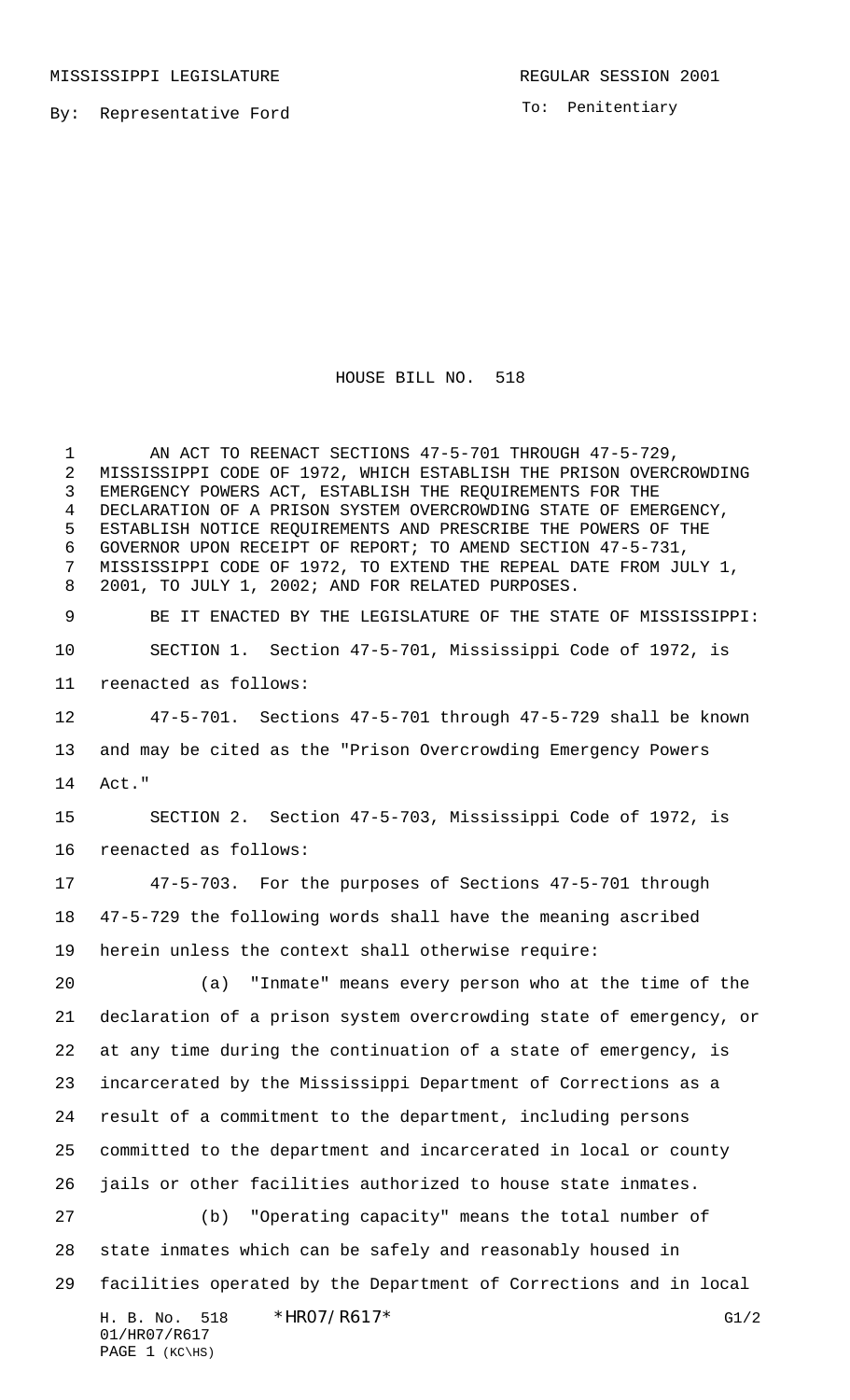or county jails or other facilities authorized to house state inmates as certified by the department, subject to applicable federal and state laws and rules and regulations.

 (c) "Parole eligibility date" means the date on which an inmate becomes eligible for release by parole under the provisions of Section 47-7-3, Mississippi Code of 1972. For the purposes of Sections 47-5-701 through 47-5-729, an inmate with a sentence of one (1) year shall be deemed to have a parole eligibility date which shall be the last day of his sentence.

 (d) "Prison" means any correctional facility operated by the Mississippi Department of Corrections.

 (e) "Prison system" means the prisons operated by the Mississippi Department of Corrections and those local or county jails or other facilities authorized to house state inmates.

 (f) "Prison system population" means the total number of state inmates housed in the prisons operated by the Mississippi Department of Corrections and in those local or county jails or other facilities authorized to house state inmates.

 (g) "Qualified inmate" means inmates who are not incarcerated for convictions of murder, kidnapping, arson, armed robbery, rape, sexual offenses or any offense involving the use of a deadly weapon and who are within that number of days of their parole eligibility date at the time of the declaration of the state of emergency as is specified to be conditionally advanced under the declaration of the state of emergency. An inmate sentenced as an habitual offender shall not be considered a "qualified inmate."

 (h) "State of emergency" means a prison system overcrowding state of emergency as provided in Section 47-5-711. SECTION 3. Section 47-5-705, Mississippi Code of 1972, is reenacted as follows: 47-5-705. The requirements for the declaration of a prison

system overcrowding state of emergency are as follows:

H. B. No. 518 \*HR07/R617\* 01/HR07/R617 PAGE (KC\HS)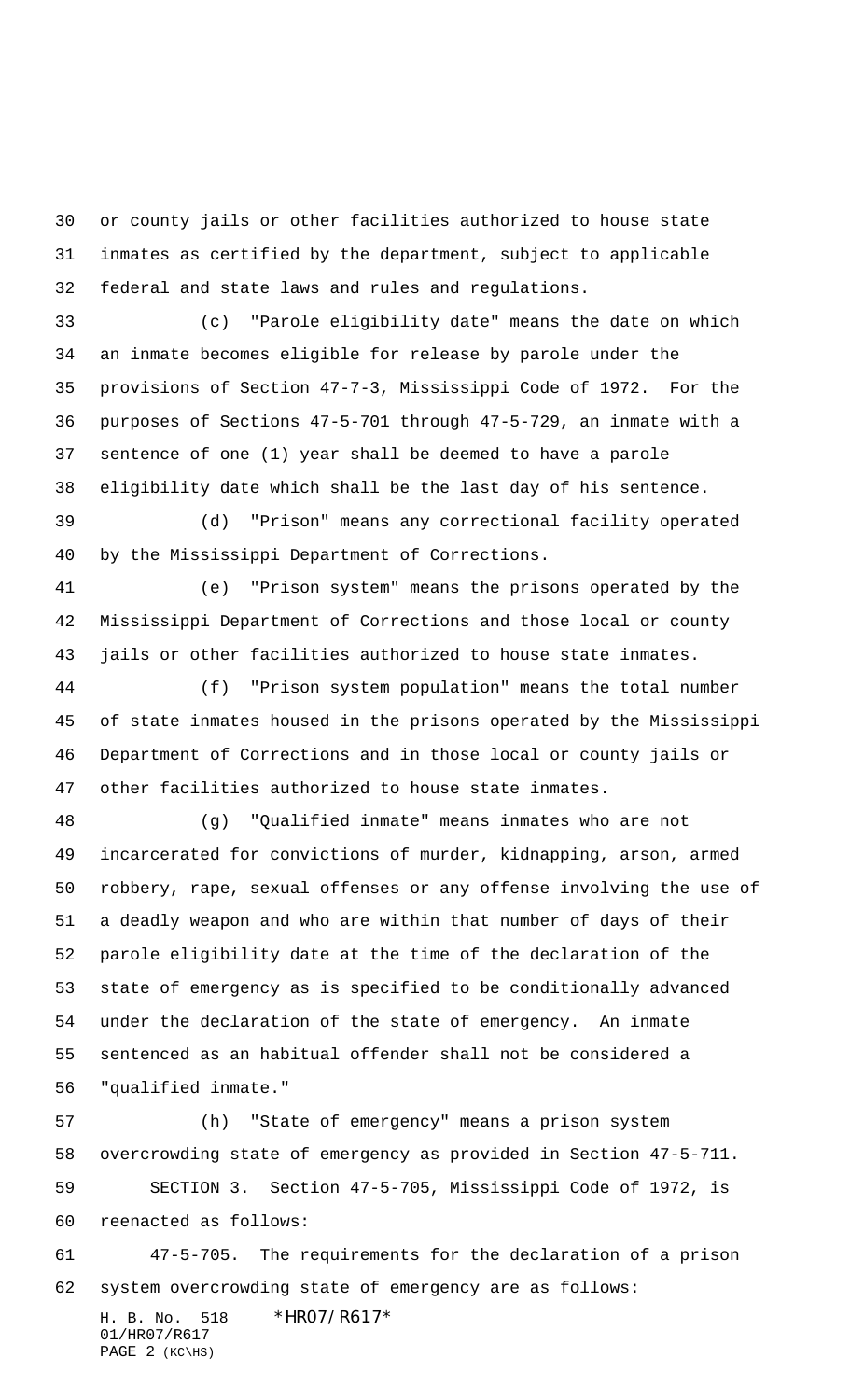(a) Prison system population in excess of ninety-five percent (95%) of the prison system operating capacity for at least thirty (30) consecutive days immediately preceding the declaration of a state of emergency;

 (b) Full appropriate utilization by the Mississippi Department of Corrections of powers which tend either to reduce prison system population or expand operating capacity. Such powers include but are not limited to earned time allowances as specified in Sections 47-5-138 and 47-5-139, Mississippi Code of 1972, review of offenders for purposes of reclassification, reevaluation of persons eligible for consideration for work release, supervised earned release or other release programs authorized by law and arrangements for housing inmates of the Department of Corrections in local or county jails or other facilities authorized to house state inmates; and

 (c) Full appropriate utilization by the State Parole Board of those powers which tend to reduce the prison system population. Such powers include but are not limited to parole as provided in Section 47-7-3, Mississippi Code of 1972, the review of inmates who have had their parole revoked and the reevaluation of inmates previously denied parole.

 SECTION 4. Section 47-5-707, Mississippi Code of 1972, is reenacted as follows:

 47-5-707. Whenever the prison system population exceeds ninety-five percent (95%) of operating capacity, the Commissioner of Corrections shall immediately notify the Governor and the State Parole Board of this fact. The notice shall include the current prison system population and the prison system operating capacity. A report must be made within ten (10) days after the thirtieth day of operating in excess of ninety-five percent (95%) of operating capacity. The report shall include the prison system operating capacity, the prison system population during the relevant time

H. B. No. 518 \*HR07/R617\* 01/HR07/R617 PAGE (KC\HS)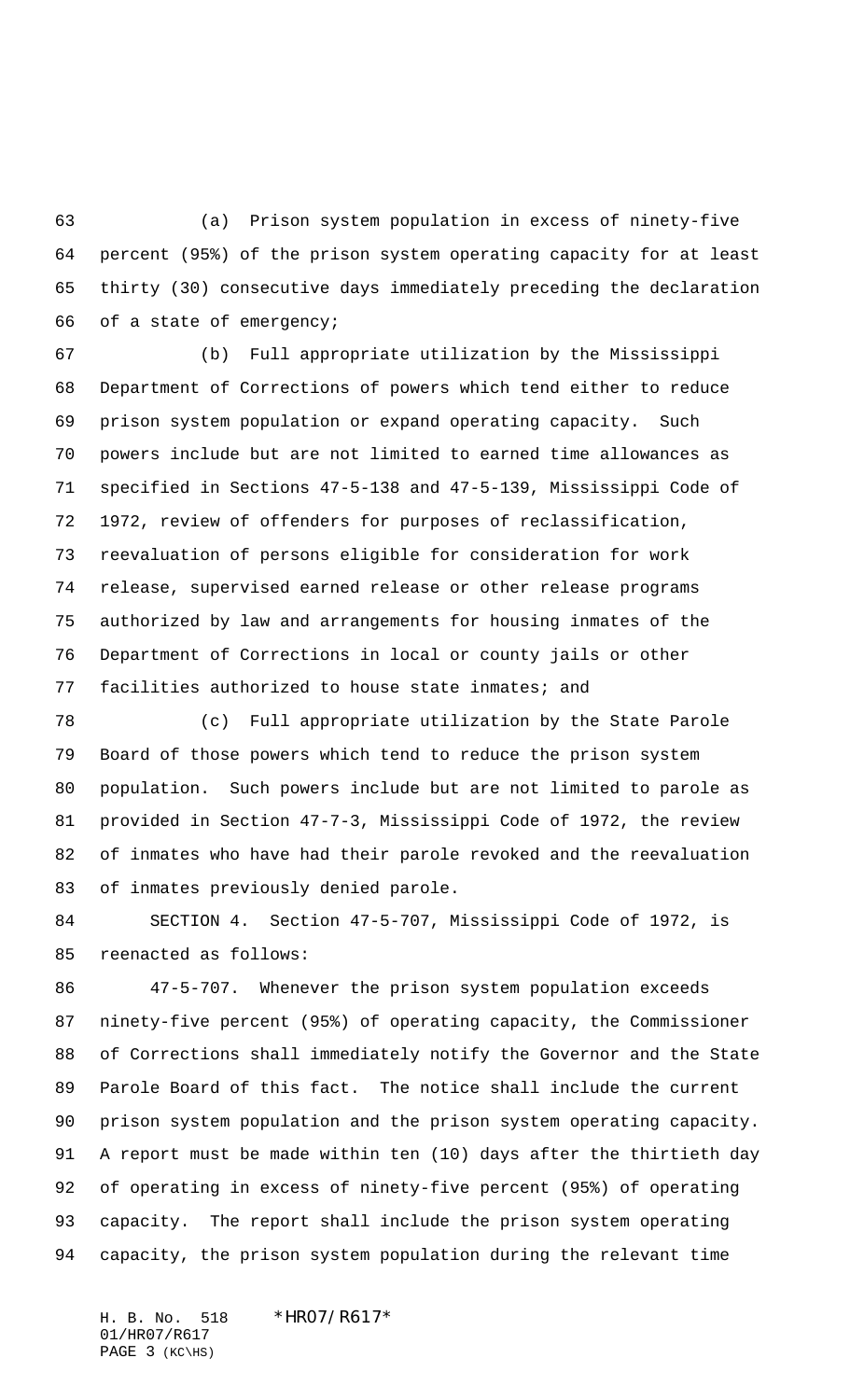period, and may include a recommended specific term of advancement of the parole eligibility dates.

 SECTION 5. Section 47-5-709, Mississippi Code of 1972, is reenacted as follows:

 47-5-709. If the prison system population exceeds ninety-five percent (95%) of operating capacity for thirty (30) consecutive days, the State Parole Board shall meet to determine whether there has been full appropriate exercise of the powers of the State Parole Board which tend to reduce the prison system population. The State Parole Board shall report its findings to the Governor within ten (10) days after the thirtieth day of operating in excess of ninety-five percent (95%) of prison operating capacity. The report shall include the determination of the State Parole Board regarding its utilization of powers described in paragraph (c) of Section 47-5-705.

 SECTION 6. Section 47-5-711, Mississippi Code of 1972, is reenacted as follows:

 47-5-711. Upon receipt of the report from the Commissioner of Corrections and the report of the State Parole Board, the Governor has the power to:

 (a) Determine to be in error the determination that there had been full appropriate exercise of powers which tends to reduce prison population, in which case no state of emergency shall commence;

 (b) Determine that commencement of a state of emergency would be injurious to the public good, or raises the potential of threatening the safety of the public in the state as a whole or in a particular community, in which case no state of emergency shall 123 commence; or

H. B. No. 518 \*HR07/R617\* 01/HR07/R617 (c) Determine that the reports establish the existence of the conditions for a declaration of a prison system overcrowding state of emergency as described in Section 47-5-705 and declare a state of emergency, specifying an amount of

PAGE (KC\HS)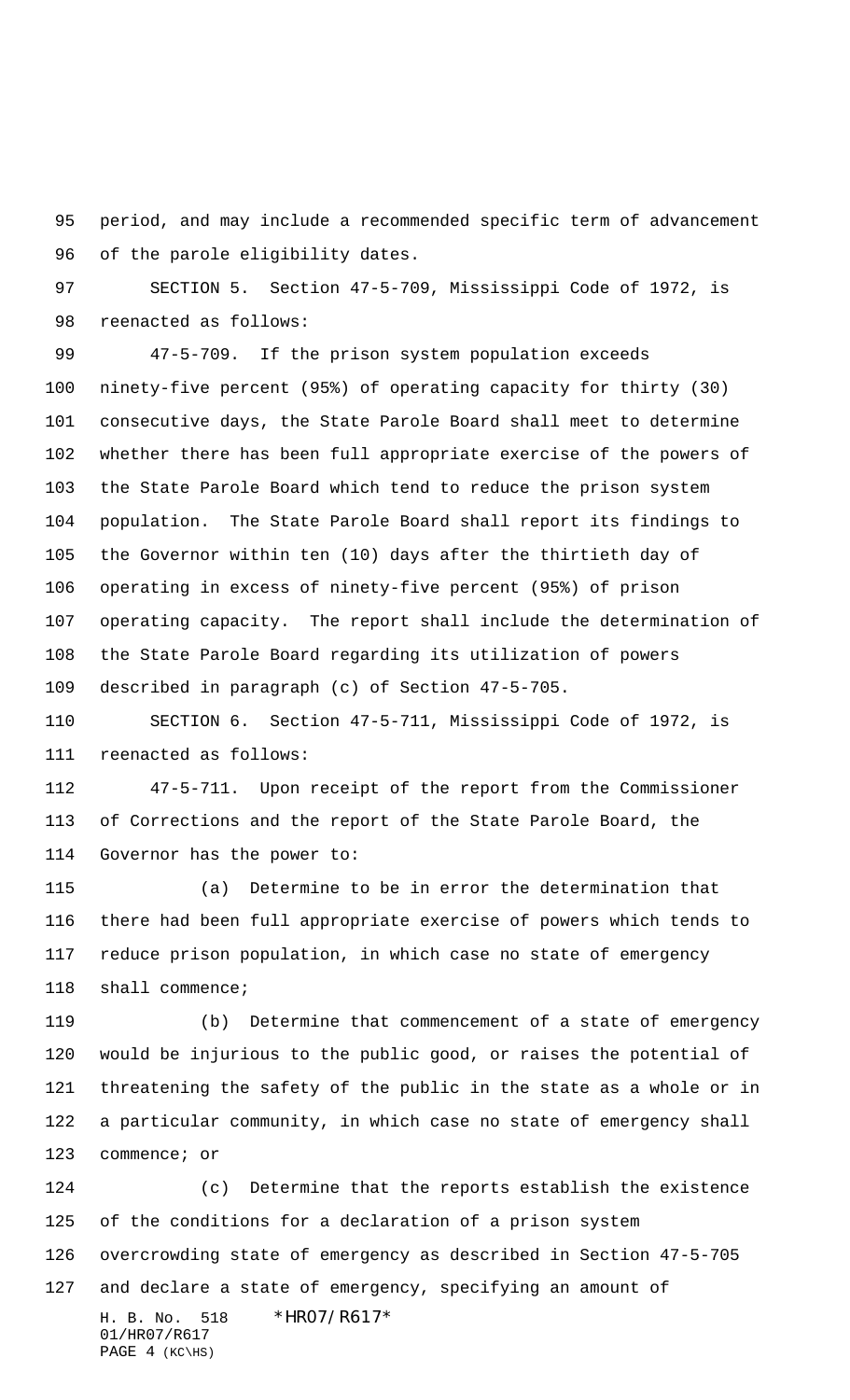advancement of parole eligibility dates from thirty (30) to ninety (90) days.

 If fourteen (14) days after the receipt of the reports to the Governor pursuant to Sections 47-5-707 and 47-5-709 the Governor has not exercised any of the powers specified in paragraphs (a), (b) and (c) of this section, action under Sections 47-5-701 through 47-5-729 is considered terminated.

 If the Governor exercises a power under paragraphs (a) or (b) of this section, he shall state the reasons for the exercise of such power in the notification of his action to the Commissioner of Corrections and the State Parole Board.

 SECTION 7. Section 47-5-713, Mississippi Code of 1972, is reenacted as follows:

 47-5-713. Upon the declaration of a state of emergency, the parole eligibility dates of qualified inmates shall be conditionally advanced. The amount of advancement of parole eligibility dates must be specified in the declaration by the Governor. When the state of emergency has been terminated, the parole eligibility dates which were conditionally advanced shall be reset to the parole eligibility date set prior to the emergency for those inmates who were not released on parole under the provisions of Sections 47-5-701 through 47-5-729.

 SECTION 8. Section 47-5-715, Mississippi Code of 1972, is reenacted as follows:

 47-5-715. During the continuation of a state of emergency, the Commissioner of the Department of Corrections shall weekly certify to the Governor the prison system population for each day of the preceding week. The Governor shall declare the state of emergency terminated upon notification that the prison system population has been at or below ninety-five percent (95%) of operating capacity for seven (7) consecutive days.

H. B. No. 518 \*HR07/R617\* 01/HR07/R617 PAGE (KC\HS) If no declaration of termination is issued within seven (7) days after the certification of conditions for termination of the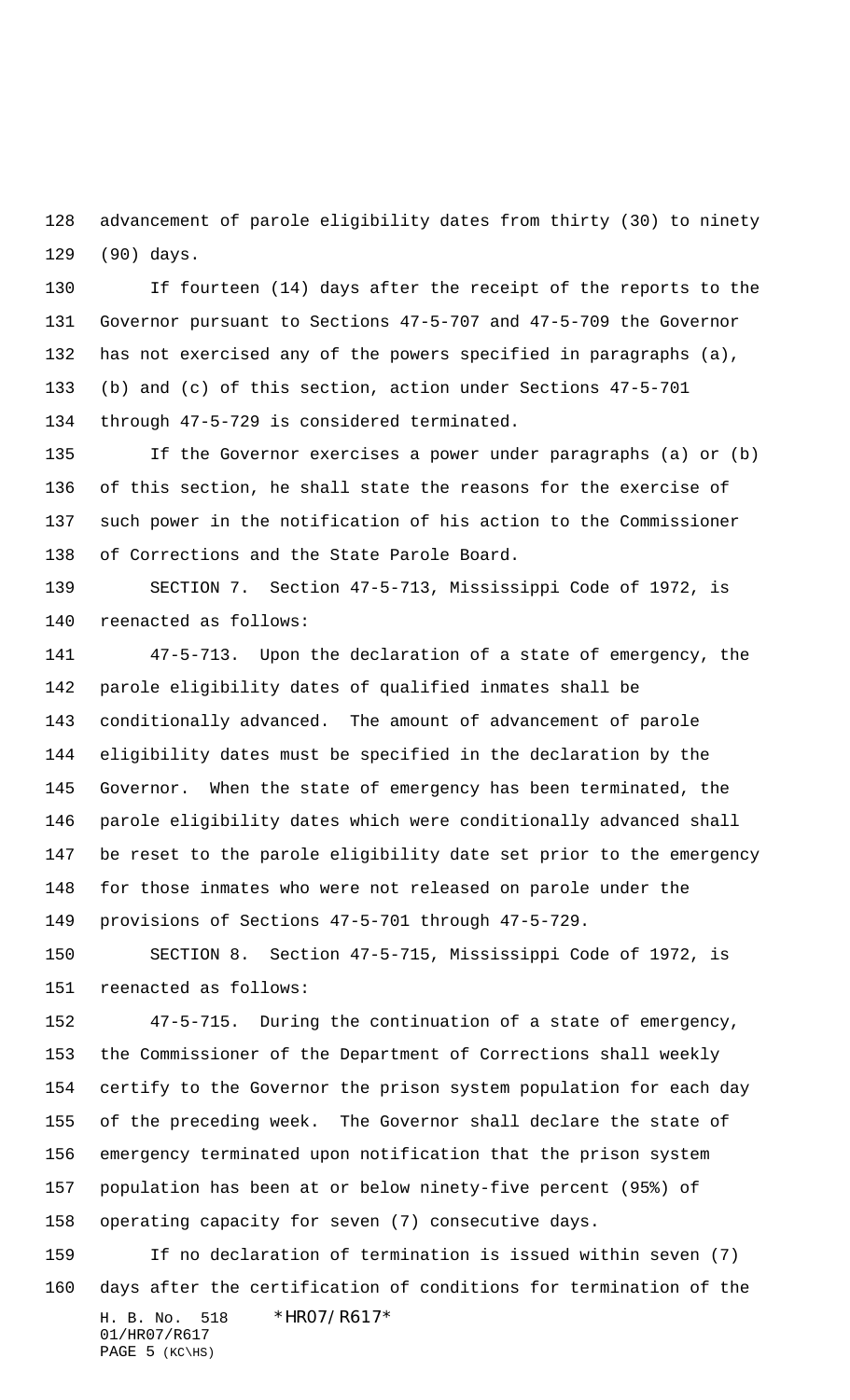state of emergency, the state of emergency is considered terminated as of the seventh day after the certification.

 SECTION 9. Section 47-5-717, Mississippi Code of 1972, is reenacted as follows:

 47-5-717. If sixty (60) days after the declaration of a prison system overcrowding state of emergency or of an additional advancement of the parole eligibility dates the prison system population continues to be in excess of ninety-five percent (95%) of operating capacity, the Commissioner of Corrections shall report to the Governor indicating whether an additional advancement of the parole eligibility dates is necessary in order to reduce the prison system population to ninety-five percent (95%) of operating capacity and indicating the amount of any recommended additional advancement of the parole eligibility dates. The recommended amount must be no less than thirty (30) days nor more than ninety (90) days. The report shall include those factors which would tend to indicate that the prison system population is likely to increase above operating capacity within ninety (90) days. The report shall discuss the availability of field supervisors, the currently existing supervision case loads, and the measures that could be taken and the resources that would be needed to provide appropriate supervision of persons released early as a result of an additional advancement of the parole eligibility dates.

 SECTION 10. Section 47-5-719, Mississippi Code of 1972, is reenacted as follows:

 47-5-719. Upon receipt of the report from the Commissioner of Corrections as provided in Section 47-5-717, the Governor has the power to:

H. B. No. 518 \*HR07/R617\* 01/HR07/R617 PAGE (KC\HS) (a) Determine to be in error any conclusion of the Commissioner of Corrections that an additional advancement of the parole eligibility dates is necessary in order for the prison system population to be reduced to ninety-five percent (95%) of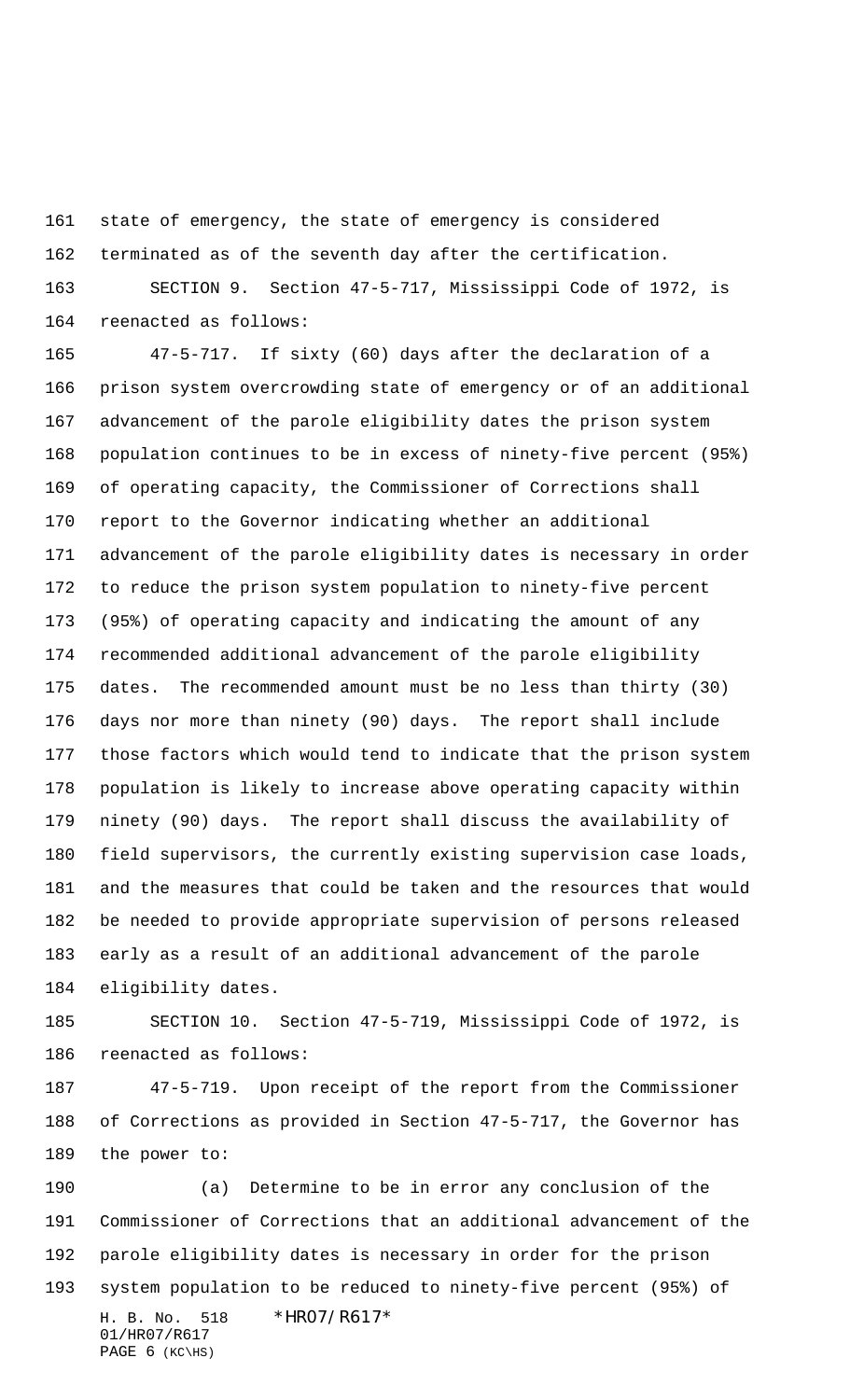operating capacity, in which case no additional advancements of 195 the parole eligibility dates shall occur;

 (b) Determine that the ordering of additional advancements of the parole eligibility dates would be injurious to the public good or raises the potential of threatening the safety of the public in the state as a whole or in a particular community, in which case no additional advancement of parole eligibility dates shall occur; or

 (c) Determine that an additional advancement of the parole eligibility dates is necessary in order for the prison system population to be reduced to ninety-five percent (95%) of operating capacity and order additional advancements specifying the amount of additional advancements, which shall be at least thirty (30) and not more than ninety (90) days.

208 If fourteen (14) days after the receipt of the report to the Governor pursuant to Section 47-5-717 including a determination of the Commissioner of Corrections that an additional advancement of the parole eligibility dates is not necessary in order for the prison system population to be reduced to ninety-five percent (95%) of operating capacity the Governor has not exercised the power provided in paragraph (c) of this section, action initiated under Section 47-5-717 is considered terminated.

 If the Governor exercises a power provided under paragraphs (a) or (b) of this section he shall state the reasons for the exercise of such power in the notification of his action to the Commissioner of Corrections and the State Parole Board.

 If the Governor orders additional advancements of the parole eligibility dates under this section, the amount of advancement of the parole eligibility dates must be as ordered by the Governor.

 SECTION 11. Section 47-5-721, Mississippi Code of 1972, is reenacted as follows:

H. B. No. 518 \*HR07/R617\* 47-5-721. If at any time during a state of emergency the Governor determines that the continuation of the state of

01/HR07/R617 PAGE (KC\HS)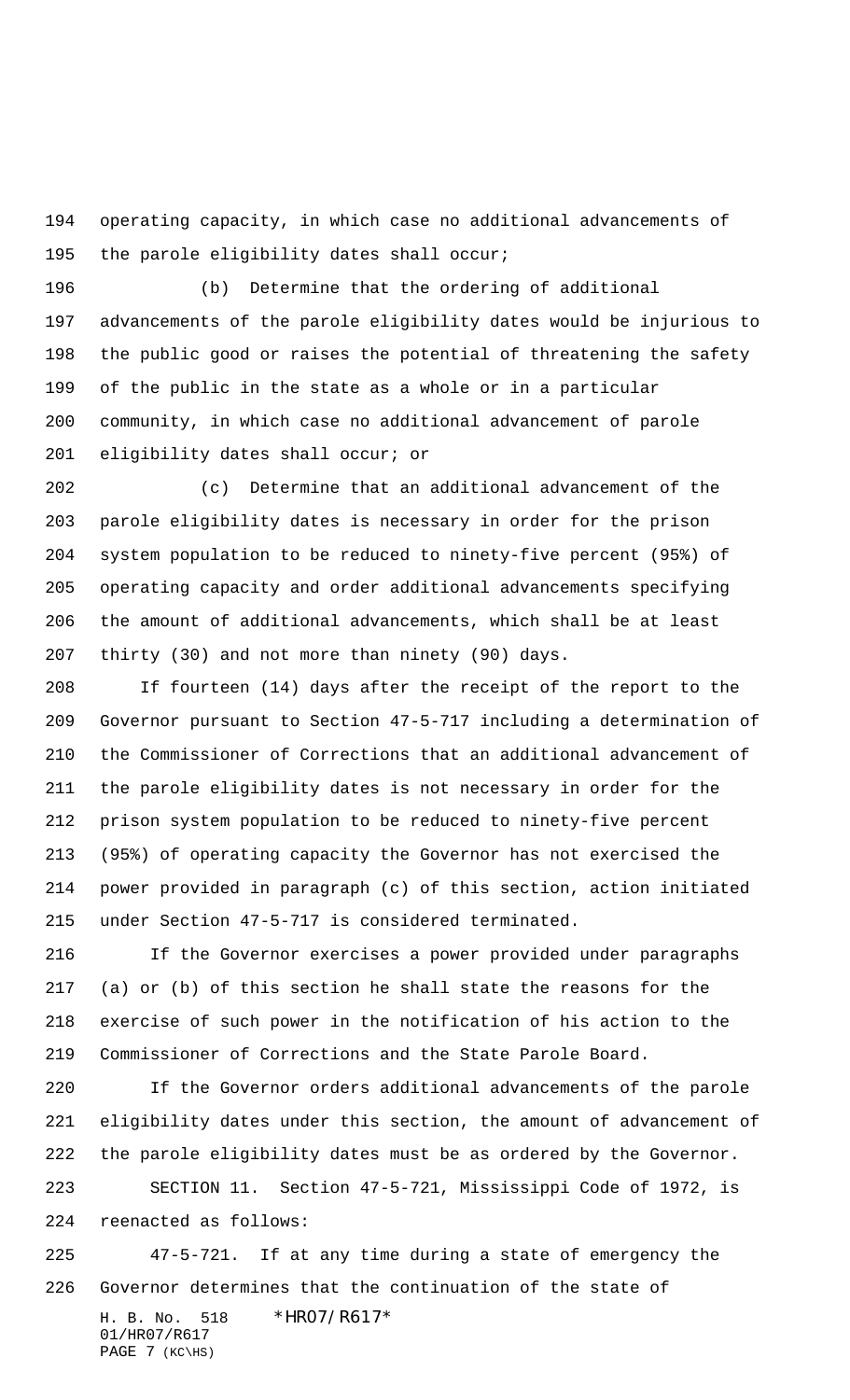emergency is injurious to the public good or raises the potential of threatening the safety of the public in the state as a whole or in a particular community, he may order the state of emergency terminated.

 SECTION 12. Section 47-5-723, Mississippi Code of 1972, is reenacted as follows:

 47-5-723. Revocation of the conditional advancement of the parole eligibility date is a permissible prison disciplinary action according to the same procedures governing the forfeiture of earned time allowances as a prison disciplinary action.

 SECTION 13. Section 47-5-725, Mississippi Code of 1972, is reenacted as follows:

 47-5-725. The State Parole Board shall prescribe conditions of advancement of the parole eligibility date applicable prior to an inmate's release. The State Parole Board shall prescribe conditions of supervision consistent with existing regulations applicable after release on parole. When an inmate is released under the provisions of Sections 47-5-701 through 47-5-729 he shall be considered to be in the legal custody of the Department of Corrections.

 SECTION 14. Section 47-5-727, Mississippi Code of 1972, is reenacted as follows:

 47-5-727. Advancement of parole eligibility dates under Sections 47-5-701 through 47-5-729 shall occur independently of all other adjustments of the parole eligibility date, such as advancing the parole eligibility dates as a result of receiving earned time allowances.

 SECTION 15. Section 47-5-729, Mississippi Code of 1972, is reenacted as follows:

 47-5-729. The Commissioner of Corrections shall within thirty (30) days after April 10, 1985, establish the operating capacities of the prison system, and shall at least quarterly

H. B. No. 518 \*HR07/R617\* 01/HR07/R617 PAGE (KC\HS)